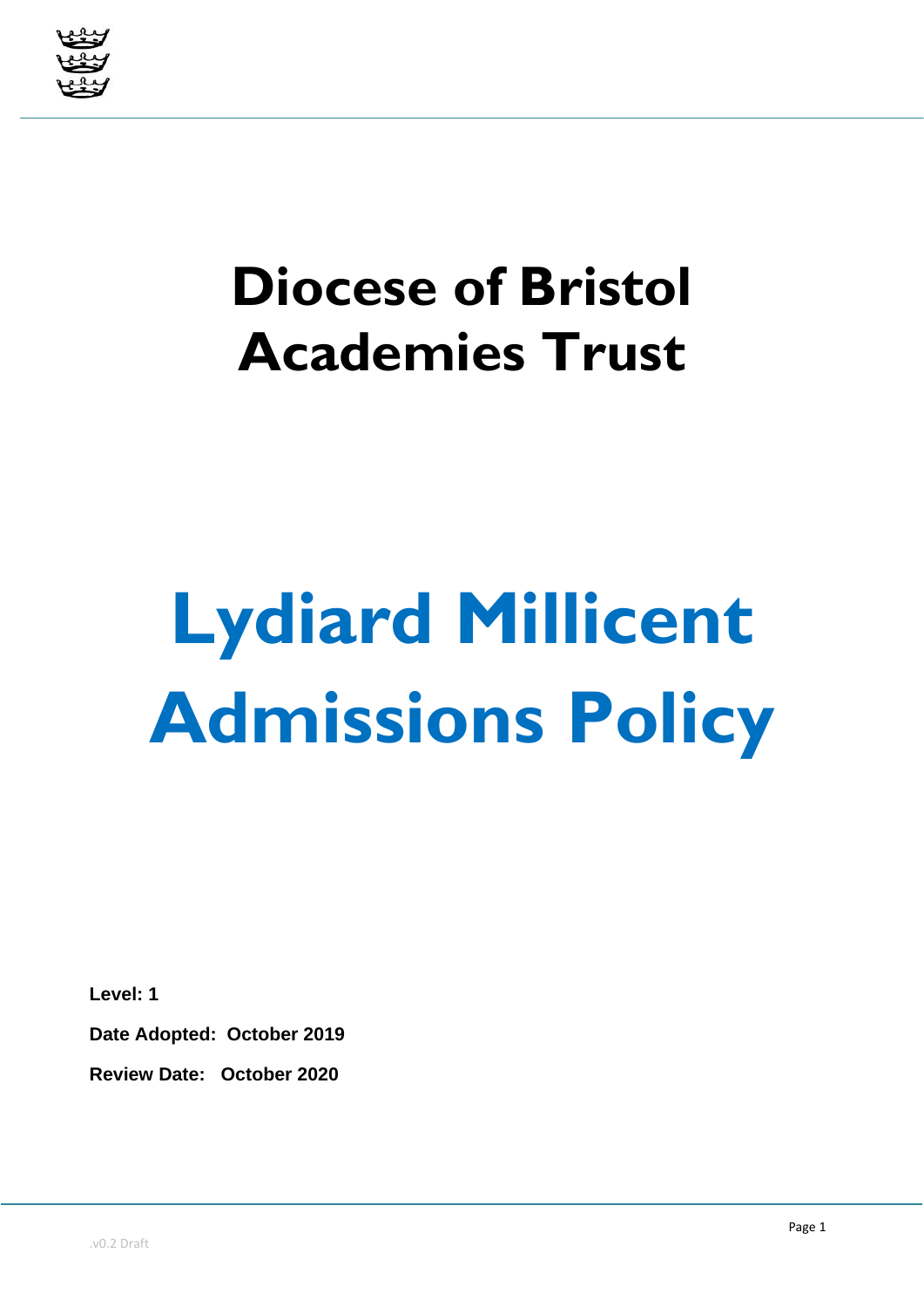| <b>Date</b> | Page | <b>Change</b> | Origin of Change e.g. TU<br>request, Change in legislation |
|-------------|------|---------------|------------------------------------------------------------|
|             |      |               |                                                            |
|             |      |               |                                                            |
|             |      |               |                                                            |
|             |      |               |                                                            |
|             |      |               |                                                            |
|             |      |               |                                                            |
|             |      |               |                                                            |
|             |      |               |                                                            |
|             |      |               |                                                            |
|             |      |               |                                                            |
|             |      |               |                                                            |

## **History of most recent Policy changes (must be completed)**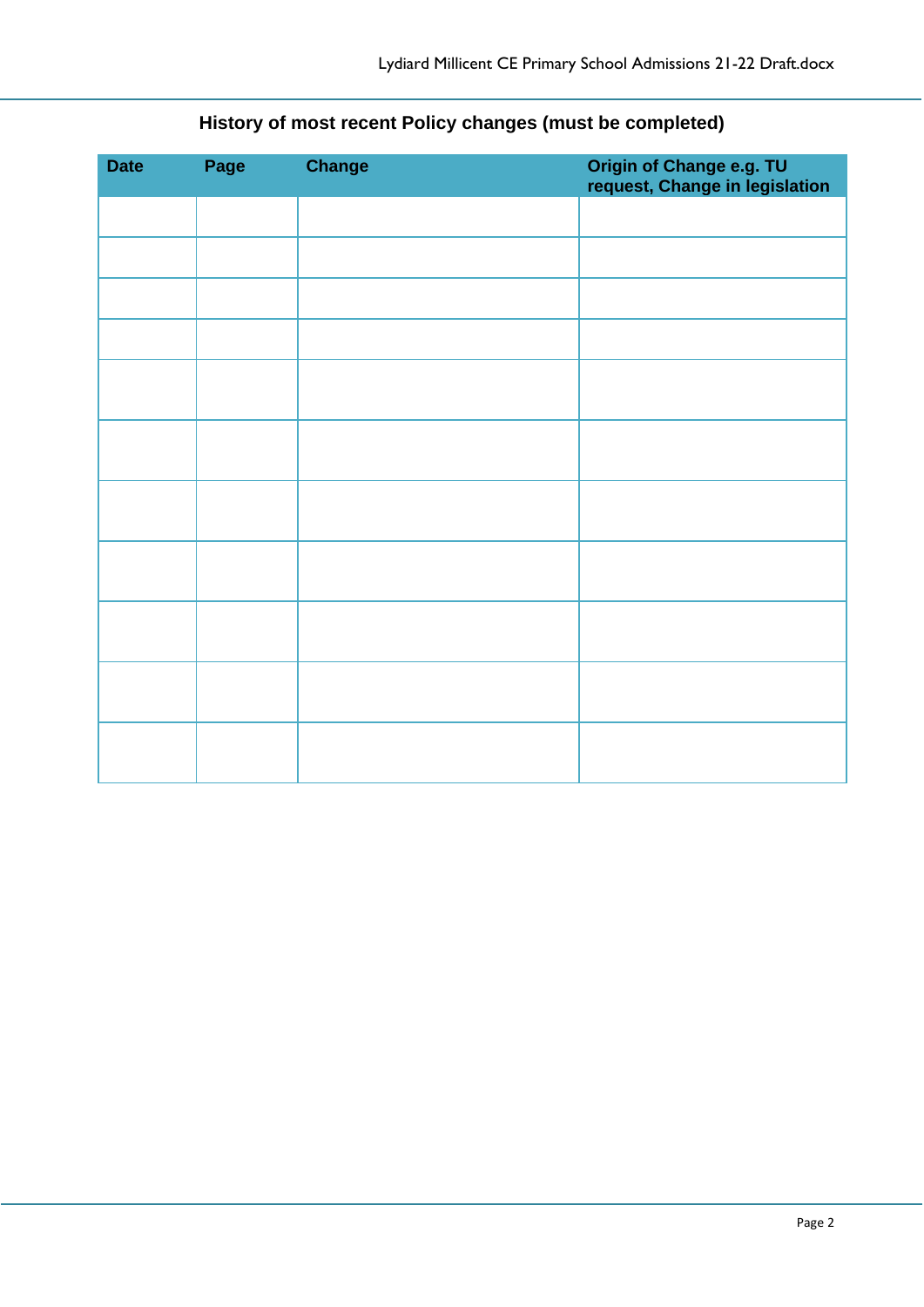#### **1) Introduction**

This policy is for admission to the Lydiard Millicent Church of England Primary School. The purpose of the policy is to ensure that the process of admissions is fair and consistent with the Schools Admissions Code.

#### **2) Designated Area**

The designated area for Lydiard Millicent CE Primary School is the area of Lydiard Millicent and the surrounding area it serves. (See Appendix 1 for map of designated area)

#### **3) Published Admissions Number**

The Published Admissions Number for Lydiard Millicent CE Primary School for 2021-2022 is 30 in Reception.

#### **4) Oversubscription Criteria**

All children with Education, Health and Care Plans and those with SEN statements, where Lydiard Millicent CE Primary School is named on the Plan/statement will be admitted. If undersubscribed, the School will admit all applicants. If oversubscribed, priority will be given to those children who meet the criteria set out below, in order.

a) Looked after children or previously looked after children (see paragraph 5a below)

- b) Siblings from the designated area (see paragraph 5b below)
- c) Other children from the designated area
- d) Other siblings from outside the designated area
- e) Other children

#### **5) Tie-breaker**

a) If the School is oversubscribed within any category above, the straight-line distance from the centre point of the child's home address to the centre point of the school will be used as the determining factor. Distances will be measured according to the Ordnance Survey eastings and northings for the child's home address and the school. Those living closer to the school will be given priority.

b) If two or more children with the same priority for admission live an indistinguishable distance from the School, but cannot all be admitted, then the available places will be decided by means of casting lots (random application).

c) The random allocation will be conducted independently.

d) Multiple Births -The School will endeavour to place siblings born at the same time (e.g. twins, triplets etc.) in the school. If necessary, the school will admit over PAN to accommodate such children. In accordance with paragraph 2.15 of the School Admissions Code, twins and multiple births will be classed as permitted exceptions to the Infant Class Size Regulations. This will only be the case when one of the siblings can be allocated the final place.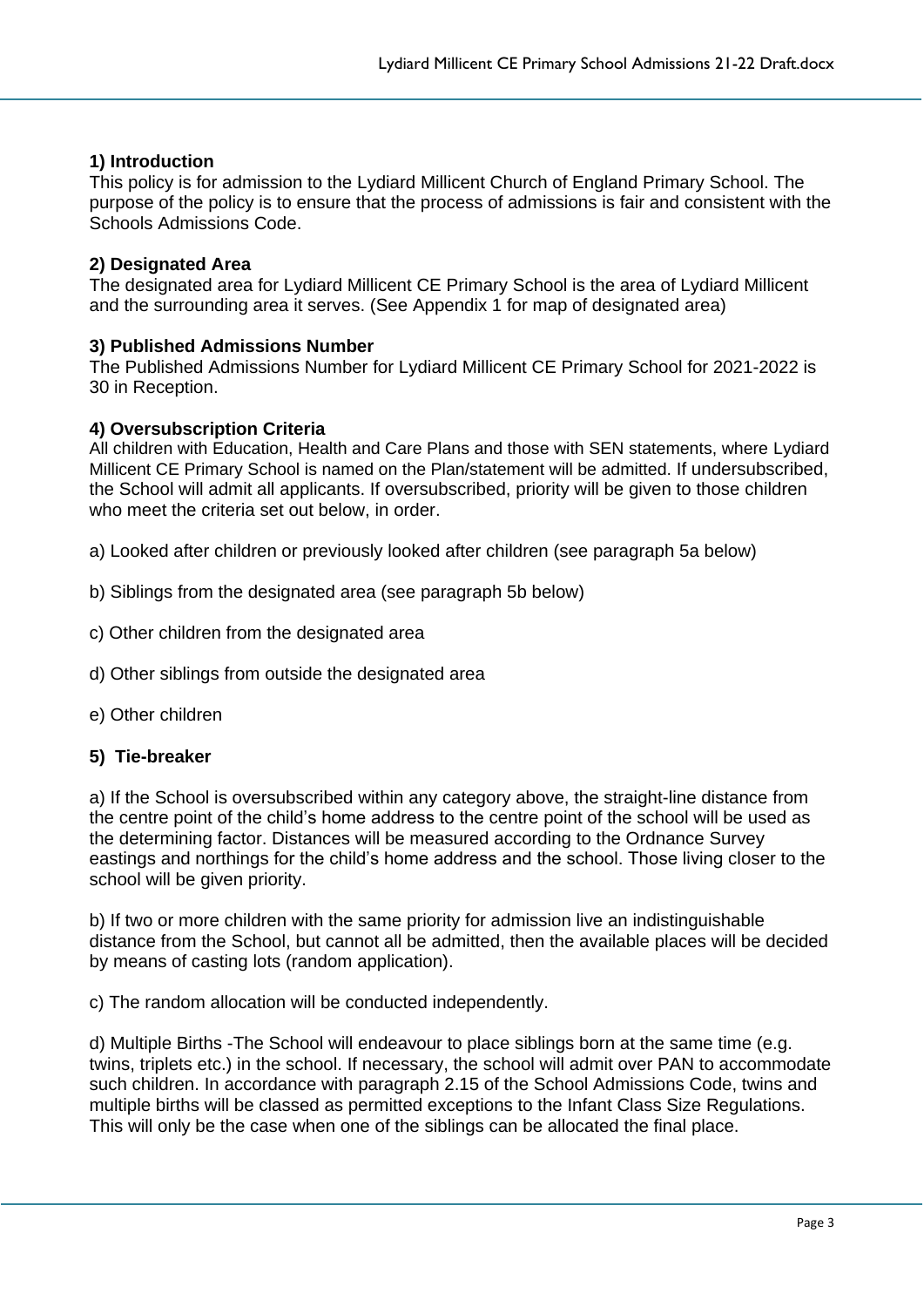#### **6) Explanation of terms**

**a) Looked After Children and Previously Looked After Children** A 'looked after child' or a child who was previously looked after but immediately after being looked after became subject to an adoption, child arrangements, or special guardianship order. A looked after child is a child who is (a) in the care of a local authority, or (b) being provided with accommodation by a local authority in the exercise of their social services functions (see the definition in Section 22(1) of the Children Act 1989).

#### **b) Siblings**

A **sibling** is defined as a brother, sister, half brother or sister, step brother or sister, foster or adopted brother or sister living in the same household where that sibling will be on roll at Lydiard Millicent CE Primary School at the time at which admission is requested. For new Reception class intakes, this means that older siblings in year 6 will not count as siblings for the purpose of this criterion. The home address for the registered sibling will be the normal place of residence. Full brothers/sisters are defined as children who have the same biological or adoptive parents. Half-brothers/sisters are defined as children who share only one biological or adoptive parent. Step brothers/sisters are defined as children who are not related biologically but are of a step parent by a marriage other than with one's father or mother. Children will be considered to be siblings if any brother or sister has been offered a place at the school. Their position on the waiting list will be set accordingly.

#### **7) Address and proof of address**

a) The child's address provided on the application form should be that of the child's normal place of residence. Only one address can be considered for application purposes. The address provided will be used to determine the child's priority for a school place.

b) The School reserves the right to ask parents for proof of their address. If the parents' current address is different to that held on the LA's computerised system the School may ask parents to provide proof of the new address if one is indicated. Acceptable proof of address includes:

□ A copy of your Council Tax Bill

 $\Box$  A solicitor's letter stating contracts have been exchanged and specifying a completion date A signed and dated tenancy agreement plus proof of residency (e.g. copy of a recent utility bill)

c) If parents fail to provide proof of a new address, the School will use the old address for admission purposes. If parents notify the School that they will be moving house, even if they provide the relevant proof of that address, they must move into that property by no later than the end of the first term following the notification. The School reserves the right to check that parents are living in the address indicated within that timescale. If parents are not living there, the applications will be investigated and the allocated place may be withdrawn.

d) For Years R September 2021 entry, the address used to determine priority of school places for on time applications submitted in the main round, will be the child's normal place of residence as at deadline date of 15 January 2021.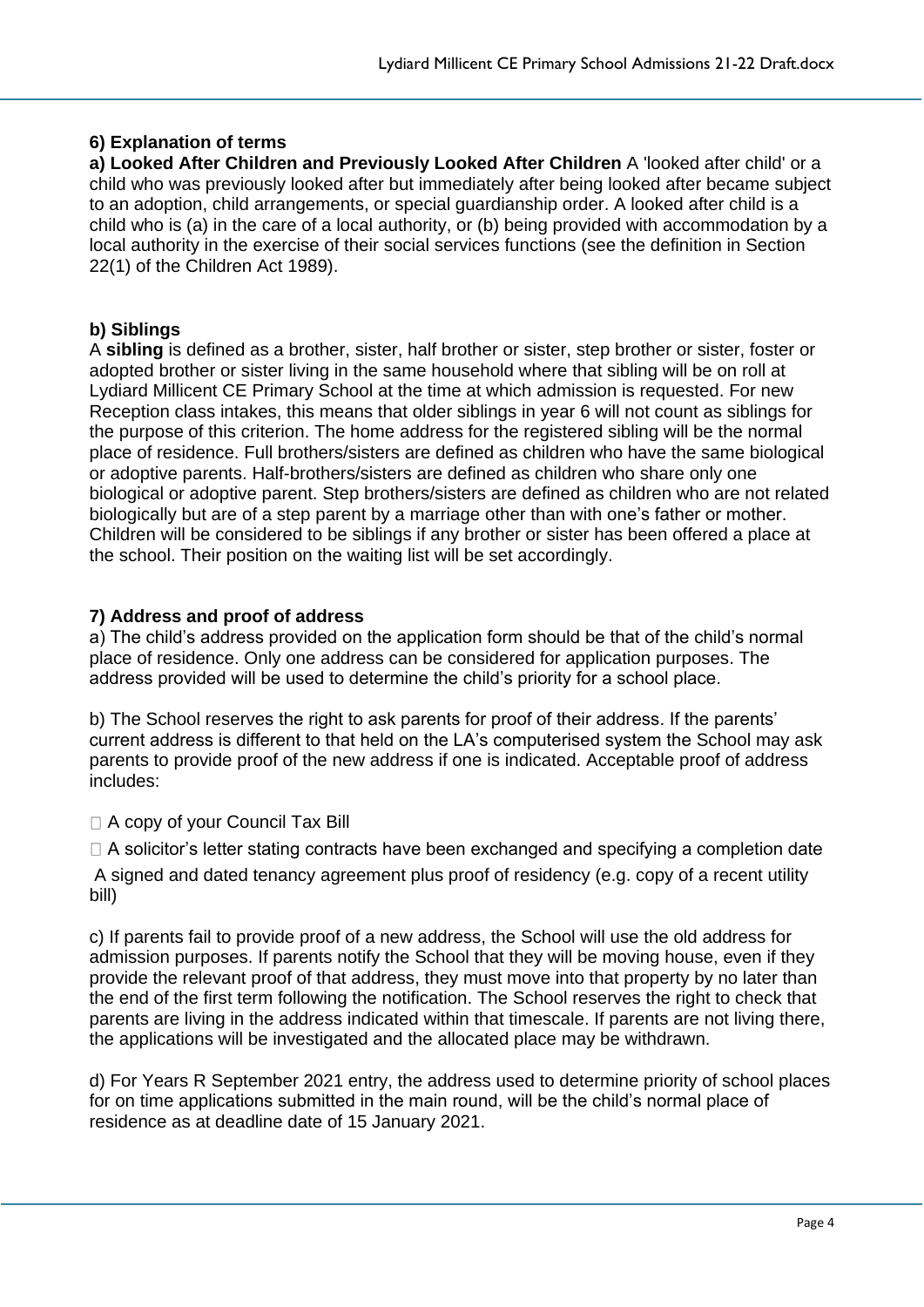#### **8) Shared Parental Responsibility**

a) Where two (or more) adults have parental responsibility for a child it is preferable that they should agree before submitting an application form which school(s) to name as their preference(s). In cases of dispute, or where two application forms are submitted, the School will process the application received from the adult who has a Child Arrangements Order. If no such order has been made, preference will be given to the parent with whom the child is living for the majority of the school week.

b) If both parents are in dispute as to whom the child lives with the majority of the school week, the School will process the application received from the adult who is in receipt of the child benefit, if this is not available then the address used on the NHS card will be used.

c) In the event of a further dispute regarding the address used, parents may wish to take independent legal advice on whether they should seek a specific issue order from the court to decide on where the child is schooled. For in year transfer applications, until any such order is made, the placement will continue in the best interests of securing educational provision for the child with a minimum of disruption.

#### **9) Children of UK Service Personnel (UK Armed Forces)**

a) Applications for children of service personnel with a confirmed posting to the county will be considered in advance of the family moving into the county if necessary. Where possible, an application must be included in the normal admission round.

b) An official letter, such as a posting note or letter of support from the commanding officer should be sent to the School as soon as possible. This should include relocation date and unit postal address or quartering area address (the address of the closest house in the nearest 'quartering area').

c) The School will not refuse a child of UK service personnel a place because the family does not currently live in the area, nor will it reserve blocks of places for these children.

#### **11) Applications**

a) Wiltshire LA will process applications within the Coordinated Admissions Arrangements for its main admissions round. Applications for entry into Year R will be on the Common Application Form, which must be returned to your home Local Authority. That is, the Local Authority area which serves the child's home address and where Council Tax is paid. This form may also be submitted on-line at [www.wiltshire.gov.uk](http://www.wiltshire.gov.uk/) (if you are a Wiltshire resident) or your home Local Authority.

b) The closing date for main round applications (i.e. applications for entry into Reception 2021) is 15 January 2021.

c) All applications received after the deadline of 15 January 2021, including those directed incorrectly to the School and not forwarded to the LA before the deadline, will be treated as late applications and considered only after those applications received before the deadline have been determined.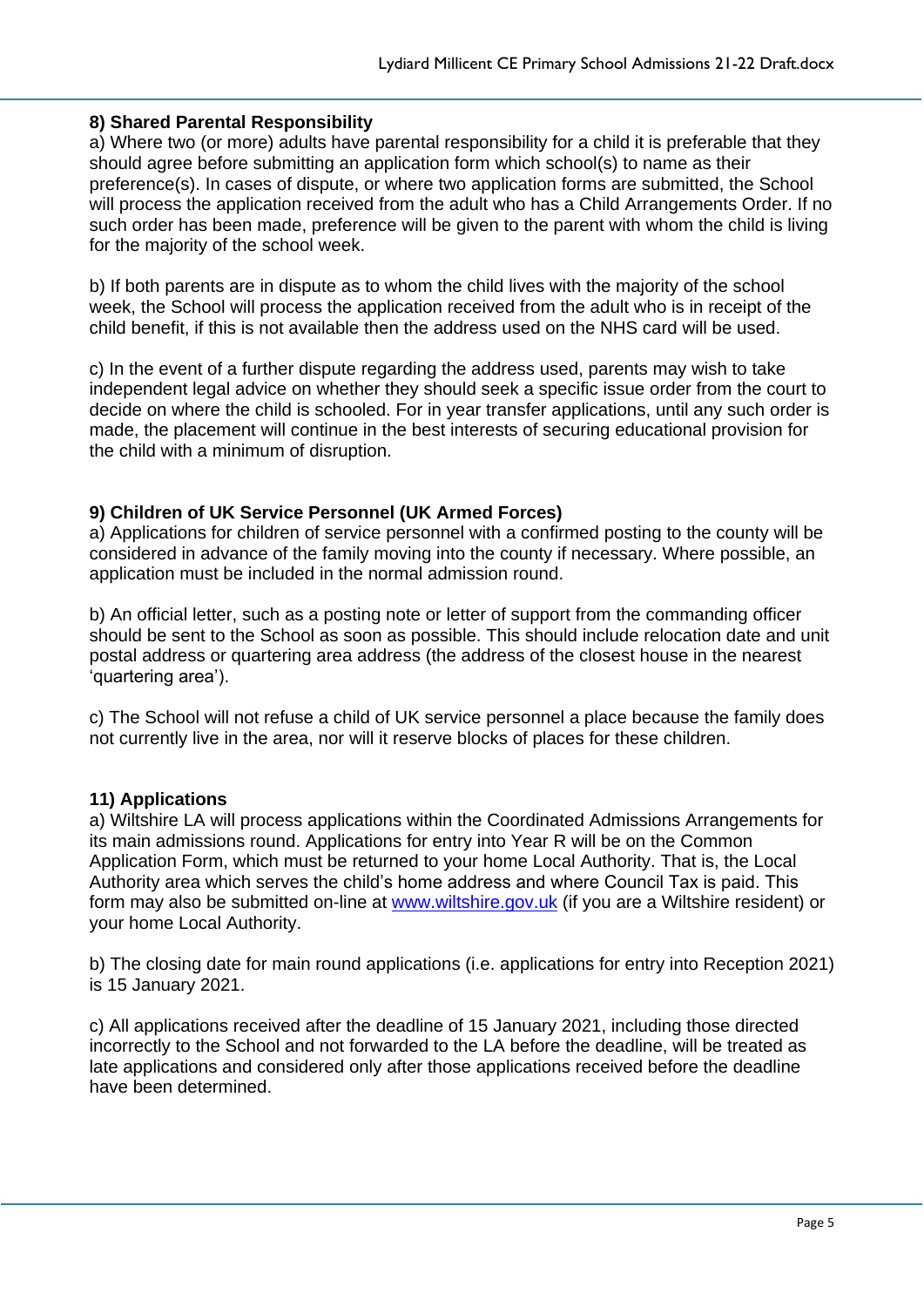#### **12) Deferred admission until later in the academic year**

a) Parents do not have to ensure their child receives full time education until the start of the term following their fifth birthday. However, parents have the right to start their child in school in the September of the academic year following their fourth birthday. Parents also have the option to start their child on a part–time basis or defer their child's entry until later in that academic year. Places cannot be deferred beyond the beginning of the final term of the school year for which the offer was made.

b) If a parent decides to defer their child's entry to the school until later in the academic year, that place will be held for the child and will not be offered to another child. However, please note that entry cannot be deferred beyond the point at which their child reaches compulsory school age (for the avoidance of doubt the law states that a child reaches compulsory school age on the prescribed day following his or her fifth birthday [or on his or her fifth birthday if it falls on a prescribed day]. The prescribed days are 31 December, 31 March and 31 August). For children born between 1 April and 31 August, parents cannot defer entry beyond the beginning of the April term of the school year for which the offer was made.

c) Please note also that children who attend part-time until later in the school year cannot do so beyond the point at which they reach compulsory school age.

d) If the parent decides that they no longer wish to take up their child's Reception place, they should inform the School and the Local Authority that the place is no longer required. The place will then be withdrawn and reallocated to the child who is top of the waiting list at that time. The parent must then submit a fresh application for a place in year one for the following academic year. The application can be submitted from April 2022 but will not be considered until June 2022.

e) Parents wishing to defer entry need to apply by the closing date 15 January 2021 and inform the school as soon as an offer is received.

#### **13) Admission of children outside their normal age group**

a) All applications will be dealt with in accordance with the [School Admissions Code](https://www.gov.uk/government/uploads/system/uploads/attachment_data/file/389388/School_Admissions_Code_2014_-_19_Dec.pdf) 2.17, 2.17a, 2.17b, which came into force on 19 December 2014.

b) Parents may seek a place for their child outside of their normal age group, for example, if the child is gifted and talented or has experienced problems such as ill health. In addition, the parents of a summer born child (born from 1 April to 31 August) may choose not to send that child to school until the September following their fifth birthday and may request that they are admitted out of their normal age group – to reception rather than year 1.

c) The decisions on requests for applications outside the child's normal age group are made by the Local Board of the School in consultation with the Principal, on behalf of the Main Board. The decision to admit outside of their normal age group is made on the basis of the circumstances of each case.

d) If parents wish to apply for delayed entry to the School, then following the submission of the formal application to the Local Authority, the parent should contact the School's Principal to discuss their request.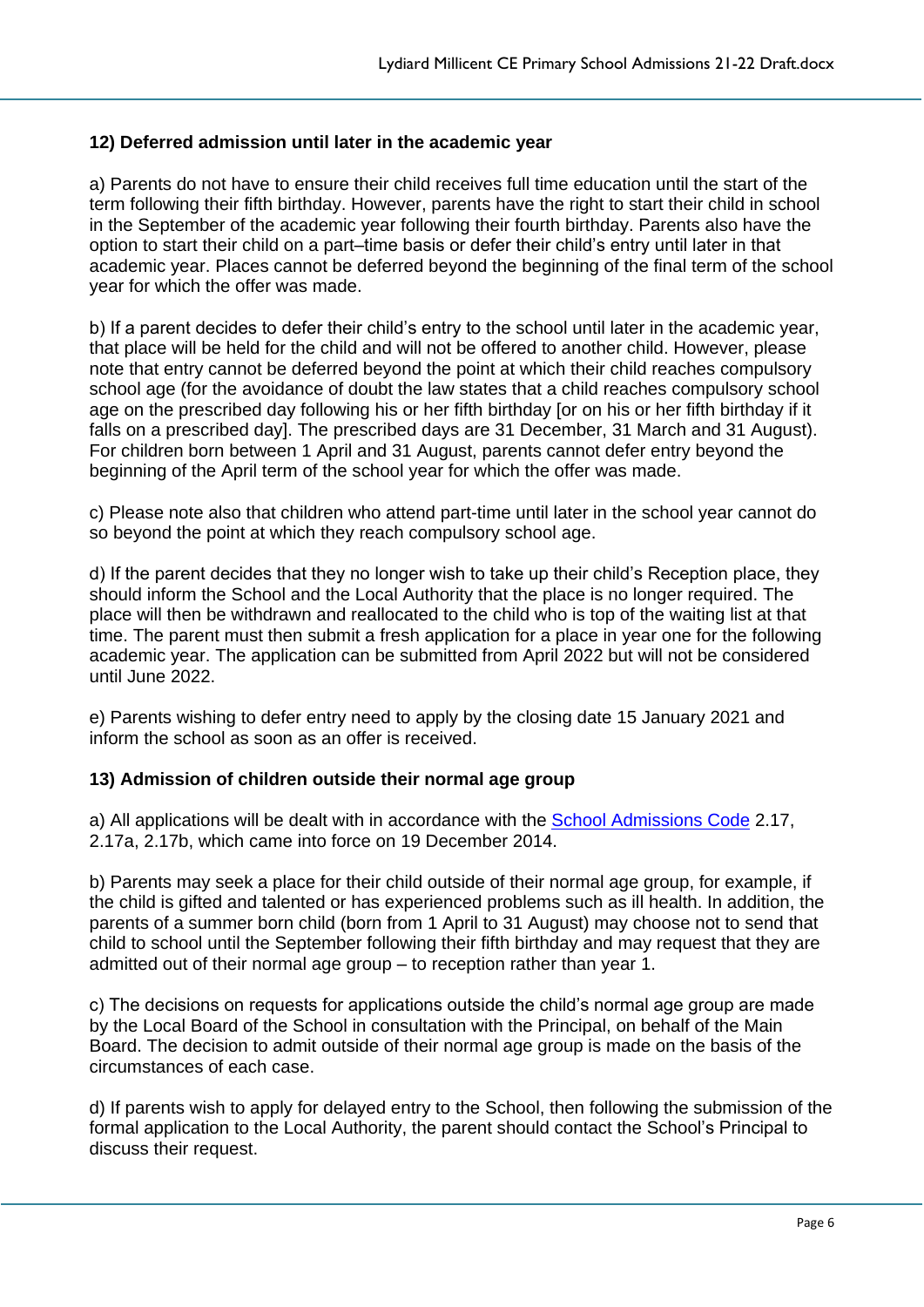e) If the parental request for delayed admission into reception is agreed, a separate application for a place in the next cohort would have to be made for the September following the child's 5th birthday. This application would be considered along with all the other applicants for admission in that year. There would be no guarantee that a place would be able to be offered in the School.

f) If the parental request for delayed admission into reception is refused, the formal application which has already been submitted will be processed, unless the School and Local Authority receives a request from the parent to withdraw the application. If no request to withdraw the application is received, then after the offer of a school place had been made the parent can then inform the School that they want to defer entry as outlined above.

g) When informing a parent of their decision on the year group the child should be admitted to, the School will set out clearly the reasons for their decision. Parents have a statutory right to appeal against the refusal of a place. This right does not apply if they are offered a place at the School but it is not in their preferred age group.

#### **14) Waiting lists**

a) The School will operate a waiting list for each year group. Where in any year the School receives more applications for places than there are places available, a waiting list will operate until the final day of Term 6. This will be maintained by the School and it will be open to any parent to ask for his or her child's name to be placed on the waiting list, following an unsuccessful application.

b) Children's position on the waiting list will be determined solely in accordance with the oversubscription criteria. Where places become vacant they will be allocated to children on the waiting list in accordance with the oversubscription criteria. The waiting list will be reordered in accordance with the oversubscription criteria whenever anyone is added to or leaves it.

#### **15) In Year Applications**

In year applications need to be made to the Local Authority on their In-Year Admissions Form. If the Year Group applied for is full then applications will be ranked against the oversubscription criteria.

#### **16) Fair Access Protocol**

Wiltshire Council has protocols in place to ensure that access to education is secured quickly in-year for children who do not have a school place, and that schools have an equitable spread of vulnerable children or those who are hard to place. Lydiard Millicent CE School will sign up to the Fair Access Protocols, and should a child within these Protocols require a place at the School, they will take precedence over any child on the waiting list.

#### **17) Right of Appeal**

Parents who are refused a place at the School have the right of appeal to an Independent Admission Appeal Panel. They do not have a right of appeal if they have been offered a place and it is not in the year group they would like.

Appeals should be made in writing to Wiltshire Council within 20 days of receiving the letter of refusal.